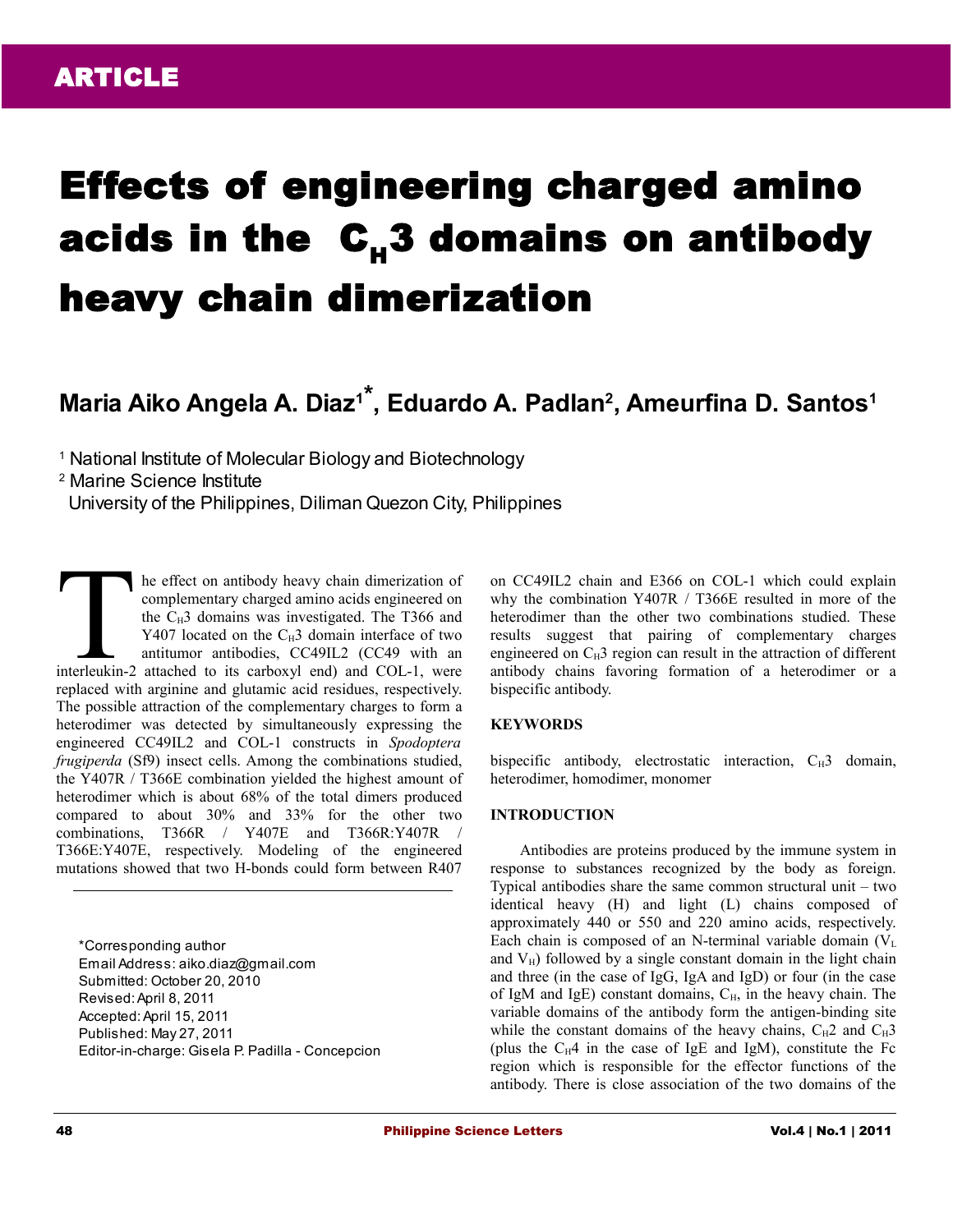light chain and the variable domain,  $V_H$ , and first constant domain,  $C_H1$ , of the heavy chain. There is also close association of the heavy chain domains in the Fc region of the molecule.

X-ray crystallographic studies of the Fc region of IgG antibodies have demonstrated that the most extensive site of interaction occurs between the  $C_H3$  domains (Deisenhofer 1981). The  $C_H$ 3 domain interface (Figure 1A) is the core antiparallel  $\beta$ strands of the Fc region wherein, each sheet is made up of 11 amino acid residues (Ridgway et al. 1996). Studies have shown that contact residues on the  $C_H3$  dimer interface, hidden between the monomeric subunits, are critical for the dimerization process and that hydrophobic and charged interactions play a major role in stabilizing the interface (Brinda et al. 2002, Lassila et al. 2002). This information has been utilized to form bispecific antibodies (bsAbs), protein heterooligomers which can bind to two different epitopes (on a target cell, for example). Maximal formation of heterodimers, with minimal formation of homodimers, was achieved by introducing sterically complementary mutations (big and small amino acids) in the  $C_H$ 3 region, i.e., by 'knobs-into-holes' engineering (Ridgway et al. 1996).

We had previously suggested using positively and negatively charged amino acids to enhance the complementarity of chosen heavy chain pairs (Santos and Padlan 1998). Here, we present the results of a study wherein we explored the effect of introducing charged amino acids on antibody  $C_H3$  domains that we expect would favor electrostatic attraction between two different single-chain antibody constructs, CC49 and COL-1 (Figure 1B). These antibodies have different but complementary specificities. The combination of these two antibodies has shown

an increase in antibody binding and distribution in colon cancer tumor specimens by immunoperoxidase staining as compared to either antibody alone (Meredith et al*.* 1996). Combining these two antibodies in generating a bispecific antibody (heterodimer) may be useful in antibody localization as well as in the delivery of a larger amount of a toxin into tumor cells.

# **MATERIALS AND METHODS**

#### **Antibody format and nomenclature**

Two antibody heavy-chain genes, CC49IL2 and COL-1, designed as singlechain gene constructs, were used in this study. CC49IL2 is a single-chain construct of the heavy chain of CC49, a murine antitumor antibody that binds the glycoprotein, TAG-72 (Muraro et al. 1988), and of interleukin-2 (Bei et al. 1995). The conjugation of interleukin-2 to the CC49 heavy chain allows for the easy determination, by molecular weight analysis, of which monomers or dimers had formed. COL-1 is a murine antitumor antibody that binds carcinoembryonic antigen (de Pascalis et al. 2002). Mutations are denoted by the original amino acid residue and position (based on the numbering scheme of Kabat), followed by the replacement amino acid. For example, T366R means that threonine at position 366 is replaced with arginine. The representation for a double mutation on the same antibody chain, for example threonine at position 366 and tyrosine at position 407, is denoted as T366R:Y407R. Mutations separated by a slash, for example T366R / Y407E, means that T366R is on CC49IL2 while Y407E is in COL-1. The single-chain CC49IL2 was engineered to contain arginine, either at position 366 or 407, or at both positions. The same was done for the single-chain COL-1 heavy chain, in which glutamic acid was introduced instead of arginine (Figure 2).

#### **Plasmids and synthetic oligonucleotides**

All recombinant plasmids were extracted using the modified alkaline lysis method by Sambrook et al (2000). The plasmids pGem-3Zf+ (Promega) and Topo 4.1 (Invitrogen) were used as intermediate cloning vectors for introduction of mutations, restriction sites, and sequencing of the antibody gene constructs. The pAcUW51 baculovirus transfer vector (Pharmingen) was used to clone the CC49IL2 and COL-1 genes downstream of the p10 and polH promoters, respectively. The oligonucleotide primers used to introduce the desired mutations via site-directed mutagenesis and to screen for inserts ligated into the pAcUW51 vector are listed in Table 1.

#### **Introduction of mutations**

The modified protocol of site-directed mutagenesis of

**Table 1.** Oligonucleotides used to introduce mutations on the CC49IL2 and COL-1 antibody genes labelled as ASOG followed by the amino acid substitution and position. The underlined nucleotides cause the desired amino acid substitutions. ASOG 11, ASOG 12, BV, p10 and AFcγ are the primers used to verify the orientation of the cloned CC49IL2 and COL-1 in the pAcUW51 vector.

| <b>Primer Name</b>  | <b>Primer Sequence</b>          |
|---------------------|---------------------------------|
| 5' ASOG T366R       | 5' GTCAGCCTGAGATGCCTGGTCAAAG3'  |
| 3' ASOG T366R       | 5' CTTTGACCAGGCATCTCAGGCTGAC 3' |
| 5' ASOG T366E       | 5' GTCAGCCTGAAGTGCCTGGTCAAAG3'  |
| 3' ASOG T366E       | 5' CTTTGACCAGGCATTCCAGGCTGAC 3' |
| 5' ASOG Y407R       | 5' TCCTTCTTCCTCCGCAGCAAGCTCAC3' |
| 3' ASOGY407R        | 5' GTGAGCTTGCTGCGGAGGAAGAAGGA3' |
| 5' ASOG Y407E       | 5' TCCTTCTTCCTCGAAAGCAAGCTCAC3' |
| 3' ASOG Y407E       | 5' GTGAGCTTGCTTTCGAGGAAGAAGGA3' |
| ASOG 11 $(F)$       | 5' CTTTAATTCAACCCAACAC 3'       |
| ASOG 12 $(R)$       | 5' AGGCTCTTCTGCGTGTAG 3'        |
| p10(F)              | 5' CTTTAATTCAACCCAACAC 3'       |
| BV(R)               | 5' AACGCACAGAATCTACGCC 3'       |
| $A$ Fe $\gamma$ (R) | 5' CAGGAGTTCAGGTGCTGGGC 3'      |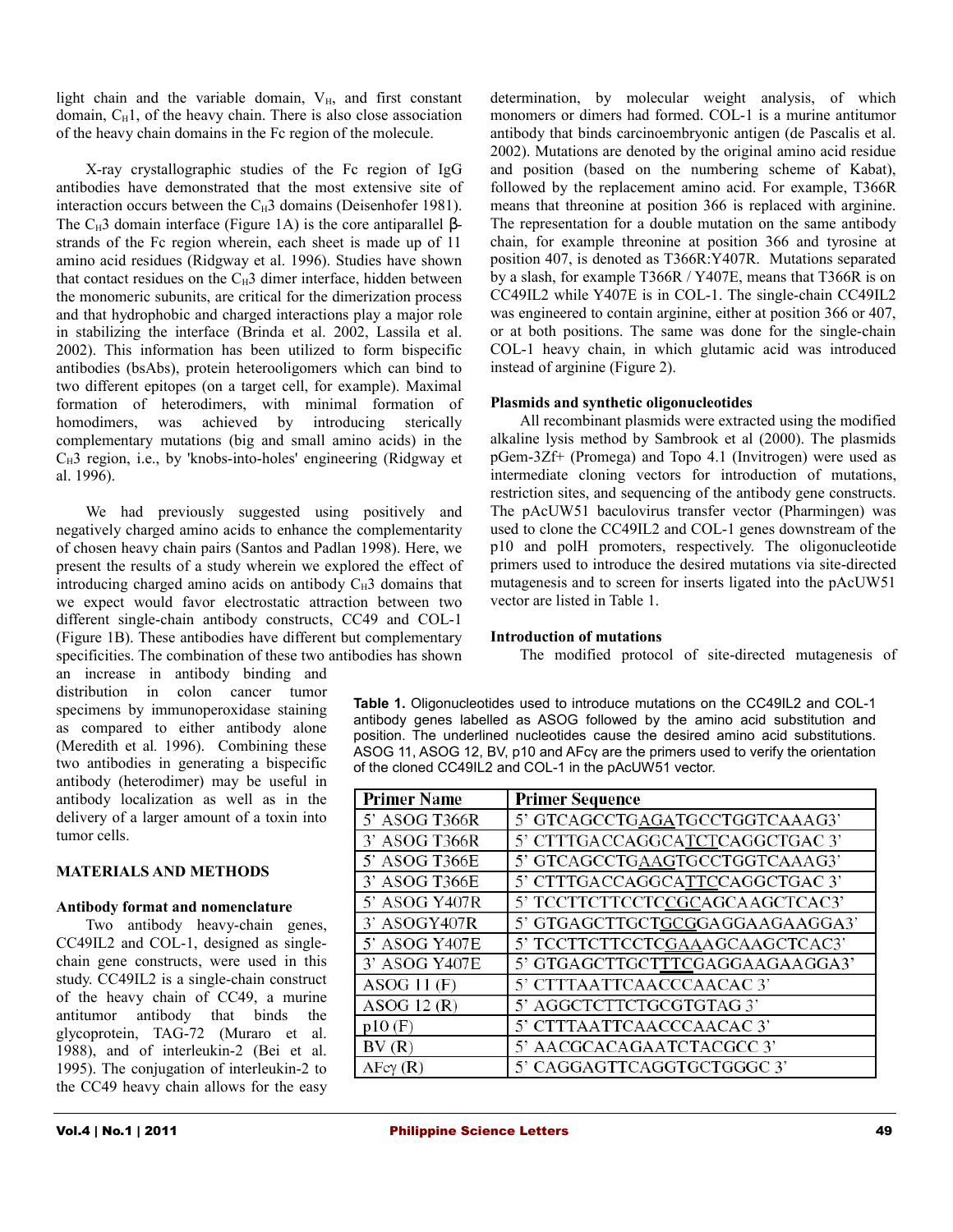Stratagene<sup>TM</sup> was done to introduce the mutations on the  $C_H$ 3 core domains of CC49IL2 and COL-1 gene constructs. Briefly, using Pfx polymerase (Invitrogen), a high fidelity proofreading thermostable DNA polymerase, and primers that were to introduce the mutations, PCR was done on the non-engineered (NE) antibody (CC49IL2 and COL-1) or a previously mutated antibody (CC49IL2 Y407R and COL-1 Y407E) as templates, to generate the single and double mutants, respectively. This was followed by digestion with *Dpn1* (to destroy the template DNA) and subsequent transformation of competent DH5α cells via heat shock. All mutations were verified by DNA sequencing using the ABI Prism<sup>TM</sup> Big Dye Terminator sequencing protocol (PE)



**Figure 1. (A)** Sequence of the amino acids found on the  $C_H3$  dimer interface with the contact residues highlighted in gray and the red line indicating the Hbond which forms between the T366 and Y407 residues. Adapted from Ridgway et al*.* 1996. **(B)** Schematic representation of the CC49IL2 / COL-1 heterodimer showing the possible attractions that may occur between complementary charges engineered at the  $C_H3$  domains.



**Figure 2. Diagram of the antibody gene constructs used for the heterodimerization assay.** The engineered CC49IL2 and COL-1 were cloned in a single pAcUW51 vector under the control of p10 and polH, respectively. Linker (LK) is 15 amino acids made up of three Gly<sub>4</sub>-Ser residues. Hg is hinge region. The non-engineered (NE) sequence shows threonine (T) at position 366 and Tyrosine (Y) at position 407 (shown in red). These are the amino acids which were replaced to introduce the complementary charges at the  $C_H3$ position.

Applied Biosystems, Foster City, CA, USA).

#### **Cloning of engineered antibody genes in the baculovirus transfer vector**

Standard cloning procedures were done to position the mutated CC49IL2 and COL-1 gene constructs downstream of the p10 and polH promoters, respectively, of a single pAcUW51 vector (Figure 2). All ligations were performed at  $4^{\circ}$ C followed by transformation of competent DH5α cells. PCR colony screening using primers specific for the vector and insert identified the clones carrying the inserts in the desired orientation. Recombinant plasmids were extracted and presence

> of the inserts was further verified by restriction enzyme digestion.

### **Expression in insect cells**

Spodoptera *frugipderda* (Sf9) insect cells were cotransfected with the recombinant pAcUW51 transfer vector containing the mutated antibody gene inserts and the linearized baculovirus Baculogold<sup>TM</sup> (Pharmingen). Approximately 5 µg of the recombinant engineered construct was combined with  $0.5$  µg BaculoGold<sup>™</sup> linearised baculovirus DNA (Pharmingen) with 20 mM HEPES buffer in polystyrene tube (Falcon 2057) to make a final volume of 50 µL. In a separate polypropylene tube (Falcon 2063), 30 µg DOTAP (N-[1-92,3- Dioleoxyloxy)propyl]-N,N,N-

trimethylammonium methyl-sulfate, Roche) was mixed with 20 mM HEPES buffer to make a 100 µL mixture volume. The DOTAP-HEPES mixture was added to the nucleic acid solution and was used to infect  $1 \times 10^6$  insect cells adhered in a culture dish. Culture was made for six days at  $28^{\circ}$ C, after which, the culture supernatant was harvested by centrifugation at 1600 g for 5 minutes. The transfection supernatant was collected and stored in 15 mL-conical tube at  $4^{\circ}$ C until the plaque purification assay. Aliquots of the transfection supernatants were made for ELISA. For the plaque purification step, 10 fold (up to  $10^{-7}$ ) dilutions of the transfection supernatants were prepared with the highest dilution used to infect  $3 \times 10^6$  adhered insect cells. Infected cells were overlayed with 1% baculoagar, incubated for 5 days and then stained with neutral red solution. On the  $6<sup>th</sup>$ day of culture, several isolated plaques were visible. Five plaques for each construct were extracted and stored in Sf9 media. For the viral titer amplification step, harvested plaques were used to infect new batch of 1x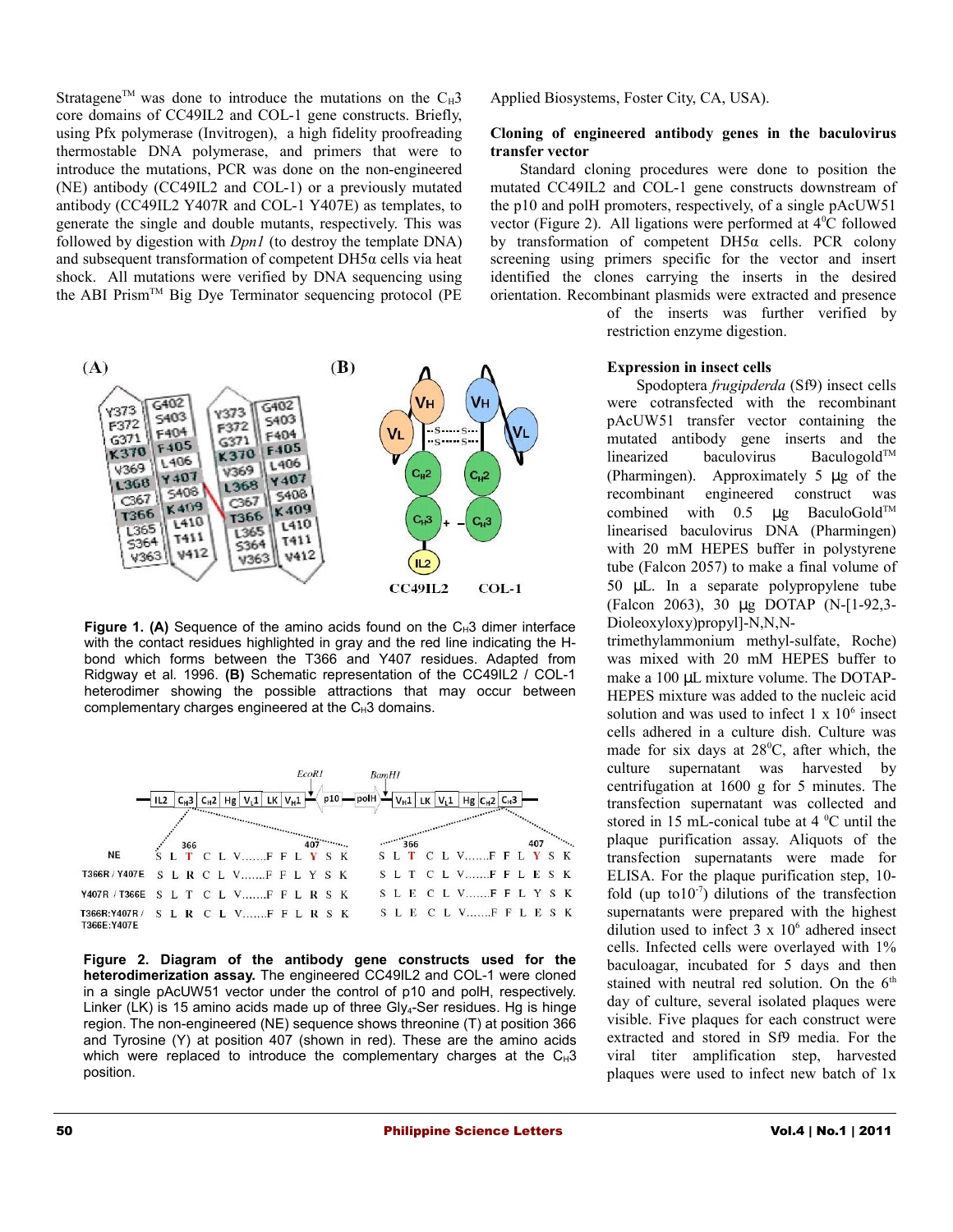10<sup>6</sup> insect cells. After 3 days of culture, the supernatant was harvested and used for immunoblotting.

# **Enzyme-linked Immunosorbent Assay (ELISA)**

This was done to check whether the transfection procedure was successful by detecting the presence of BSM-reactive antibody in the transfection supernatant. A 96-well flat-bottom PVC plates coated with 1  $\mu$ g/well bovine submaxilliary mucin or BSM (Sigma) was used for ELISA. Fifty microliters of diluted controls and 150 µL virus stock from the transfection supernatant were tested in duplicates. Negative controls were 50 µL PBS and 50 ng human IgG (Jackson Immunolabs). Positive controls were 100 ng of previously purified CC49 antibody expressed in insect. Samples were incubated at 37 **°**C for an hour. Wells were washed 3 times with 1% BSA in PBS. Fifty microliters of a 1:1000 dilution of horseradish peroxidase (HRP)-conjugated goat anti-human Fcγ specific antibody (Jackson Immunolabs) in 1% BSA in PBS was added to each well. The plates were incubated at 37 °C for 1 hour and then washed 3 times with 1% BSA in PBS. The reaction was developed using O-phenylenediamine dihydrocholoride (OPD), a substrate of HRP, wherein an enzymatic reaction is indicated by a bright orange color reaction. OPD substrate (Sigma) was

prepared in buffer containing 0.02 M citric acid and  $0.05$  M Na<sub>2</sub>HPO<sub>4</sub> and  $25$  µL  $3\%$  $H_2O_2$ . One hundred microliters of this complete substrate buffer was added to each well. Color development was allowed to proceed in the dark for about 15 minutes at room temperature. The enzyme reaction was stopped by adding 50  $\mu$ L 1M H<sub>2</sub>SO<sub>4</sub> to each well. Plates were photographed using a DigiDocIt photoimaging system.

# **SDS-PAGE and Immunoblotting**

Twenty seven microliters of the culture supernatants, referred to as amplified supernatants, were added to three microliters of 10X treatment buffer, run in a 7.5% SDS-PAGE (denaturing, non-reducing conditions) and blotted in a polyvinylidine (PVDF) membrane. For reducing conditions, 5 µL βmercaptoethanol was added per 30 µL reaction volume prior to boiling. The entire volume was loaded onto the SDS polyacrylamide gel and run at constant 100V. One gel was stained with silver while the other is blotted in a PVDF membrane. Membranes with the blotted proteins were blocked with 5% skim milk and incubated with goat anti-human IgG Fcγ specific antibody-conjugated to HRP. Detection was done using the Opti-4CN kit (Biorad) substrate of HRP. The dried PVDF membranes were scanned and the intensities of the signals were quantified using Scion

Image 4.03 image analysis software.

### **RESULTS AND DISCUSSION**

In this study, two antitumor antibody genes were used: CC49 and COL-1. These antibody genes were designed as single chain gene constructs for ease of protein assembly. This consisted of  $V_H$  and  $V_L$  joined by a 15 amino acid linker (Gly<sub>4</sub>-Ser) $\frac{1}{3}$  resulting in a single chain variable fragment (sFv) covalently joined to the human Fcγ ( $C_H$ 2 and  $C_H$ 3 domains) through the hinge region. A leader sequence was added to facilitate secretion of the expressed protein into the culture supernatant. To check whether the transfection of insect cells is successful and the antibodies are secreted outside the cell, an ELISA was performed (Figure 3, Lane 6) detecting the presence of the CC49 arm of the antibody in the harvested transfection supernatants. Moreover, for the CC49 gene construct, an interleukin-2 (IL2) was included primarily to have a more obvious difference in the molecular weight of the expressed protein product of CC49 as compared to COL-1. Approximate molecular weights of CC49IL2 and COL-1 homodimers were previously reported to be 165 and 115 kDa, respectively (Bei et al*.* 1995, Shu et al*.* 1993). With these weights, CC49IL2 and



**Figure 3. ELISA of the transfection supernatants of the three recombinant constructs.** BSM-coated plates were incubated with the transfection supernatants. HRP-conjugated goat anti-human Fcγ specific antibody was used as the detecting antibody. O-phenylenediamine dihydrochloride (OPD) substrate reacts with HRP in the presence of  $H_2O_2$  resulting in a bright orange to yellow color. **Top:** CC49IL2 T366R / COL-1 Y407E; **Middle:** CC49IL2 Y407R / COL-1 T366E ; **Bottom:** CC49IL2 T366R:Y407R / COL-1 T366E:Y407E. Columns 1-2: negative controls, PBS and human IgG, respectively; Lane 3: positive control purified CC49 antibody; Columns 4 and 5: transfection negative controls (untransfected insect cells supernatant); 6: insect cells supernatant transfected with the recombinant constructs. A and B are duplicates.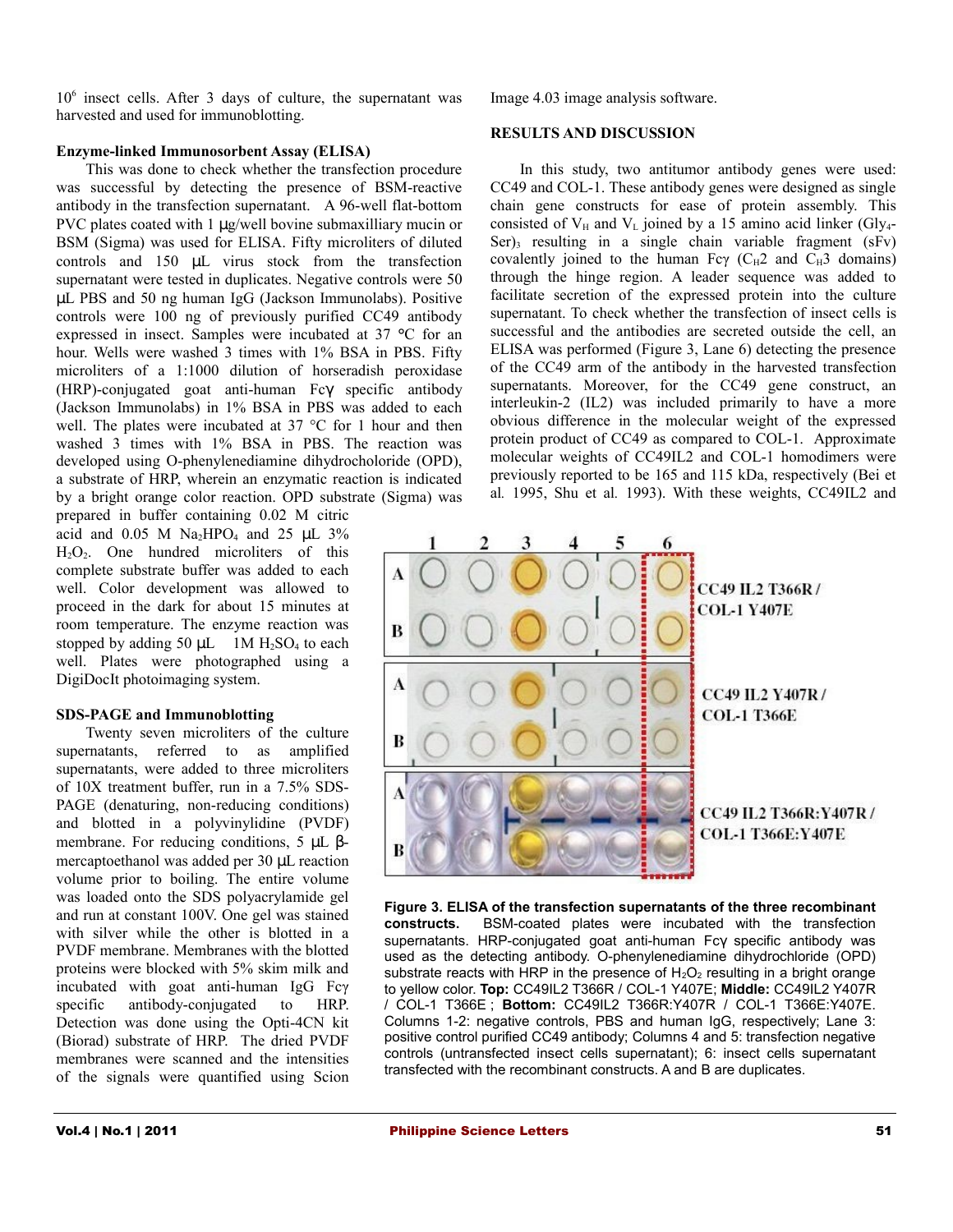

**Figure 4. Quantification of the amounts of dimers formed for the three combinations of mutations on the CH3 domain. (A)** Western blot of the amplified supernatants of the engineered constructs under denaturing nonreducing conditions. Amplified supernatants were run in 7.5% SDS-PAGE and blotted on a PVDF membrane. MW: All blue prestained marker (BioRad™); Lane 1: T366R / Y407E; Lane 2: Y407R / T366E; Lane 3: T366R:Y407R / T366E:Y407E. CC49IL2 homodimers, CC49IL2 / COL-1 heterodimers, COL-1 homodimers, CC49IL2 monomers and COL-1 monomers are labeled a, b, c, d and e, respectively. Molecular weights are in kilodaltons. **(B)** The amount of dimers which formed determined by scanning the Western blot image and quantifying the signals from each band using the ScionImage analysis software. Each of the bands corresponding to the CC49IL2 homodimer, CC49IL2 / COL-1 heterodimer and COL-1 homodimer was selected and compared to the total signal contributed by all three bands. Note that in the analysis, signals corresponding to the monomers were not included.



**Figure 5. Modeling of the CH3 domain interface with the introduced complementary mutations at 366 and 407 positions.** H-bonds that may form between residues are indicated by white dashed lines. **A:** T366R / Y407E; **B:** Y407R / T366E; **C:** T366R:Y407R / T366E:Y407E. Note that all arginine mutations are in CC49IL2 while glutamic acid mutations are in COL-1.

COL-1 monomers should have molecular weights corresponding to half of the dimers, which are 82.5 and 57.5 kDa, respectively, while the CC49 IL2 / COL-1 heterodimer should have an approximate molecular weight equivalent to 140 kDa. These theoretical molecular weights allowed the identification of the respective dimers and monomers based on the migration of the bands after running in SDS-PAGE followed by Western blot using an anti-human Fcγ as the detecting antibody. The Western blot of the recombinant constructs was scanned and analyzed using ScionImage analysis software to obtain a quantitative measure of the amount of dimers expressed for each of the three engineered constructs being studied.

Before exploring the possibility of attraction between complementary charges on different antibody chains, we did a separate study to determine whether same charges on the  $C_H3$  domain will repel, thus preventing formation of homodimers. We did this by expressing CC49IL2 with arginine mutations and COL-1 with glutamic acid mutations in separate pAcUW51 vectors and quantifying the amounts of CC49IL2 or COL-1 homodimers and their respective monomers formed. We found that the introduced positively and negatively charged amino acids were shown to impair homodimer formation since the non-engineered constructs formed dimers exclusively, while the engineered constructs with either arginine or glutamic acid, in single or double copy at positions 366 and/or 407, caused the formation of a significant amount of monomers (data not shown). Formation of monomers for the engineered constructs is expected in view of the removal of the two hydrogen bonds which occur between residues T366 and Y407 which are crucial for the correct folding of the  $C_H3$ domain (Atwell et al. 1997). We were also able to observe that a single arginine or glutamic acid is more disruptive to homodimerization when introduced in place of the tyrosine at 407 than when it is used to replace the threonine at 366. This supports a previous study that claims that a hydrophobic amino acid at position 407 is crucial to the stabilization of the antibody dimer interface (Espinosa et al. 2006). Increase in monomer formation was not observed with the double mutations compared with single mutations. Since charged residues can have a long-range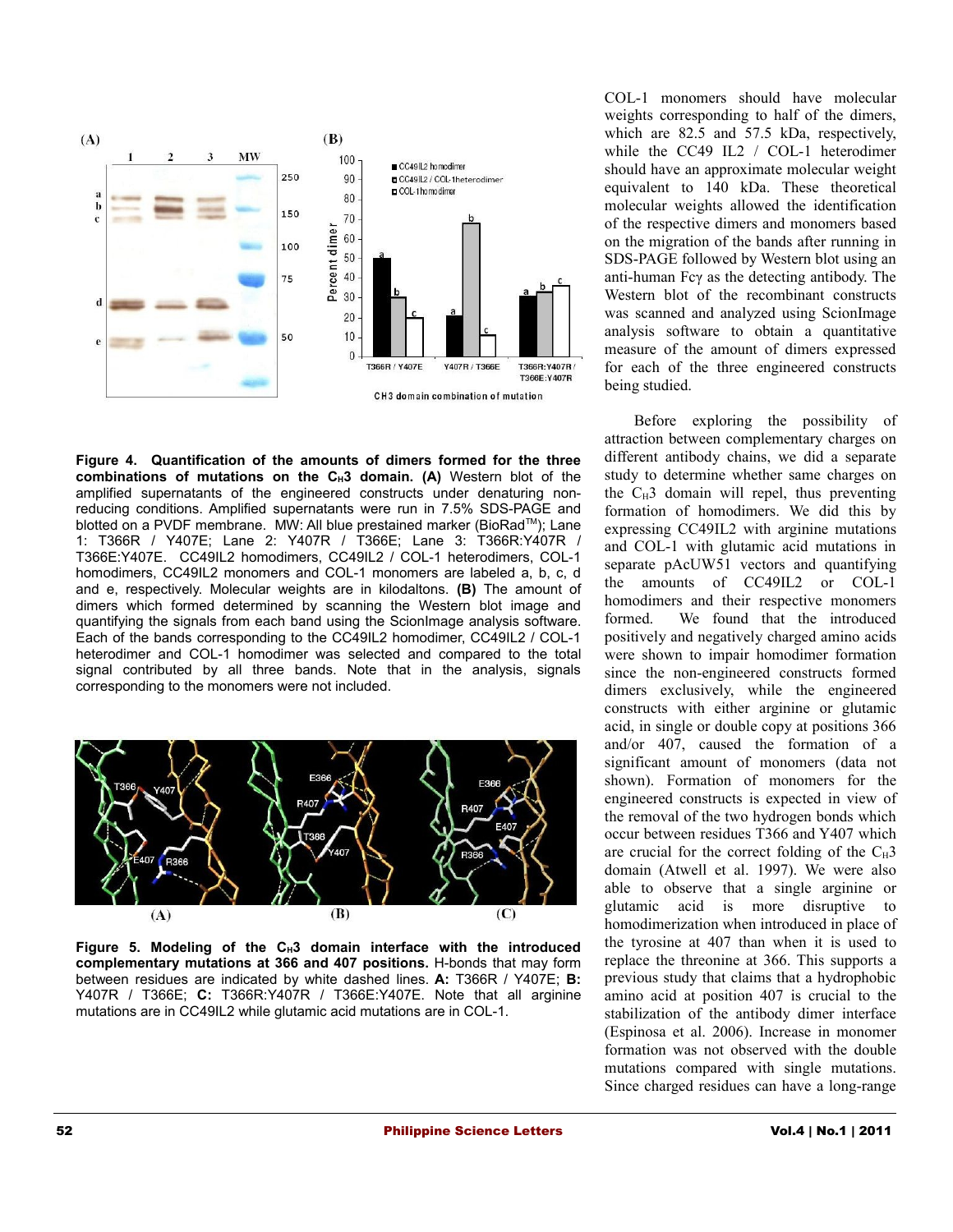interaction with one another, non-additivity of the effects is expected, additivity being generally applicable only to spatially wellseparated uncharged residues.

Simultaneous expression of CC49IL2 and COL-1 in insect cells produced dimers exclusively for the non-engineered construct (Ponce 2002), while in this report, the engineered constructs formed dimers and significant amount of monomers. The CC49IL2 Y407R / COL-1 T366E mutations yielded the greatest amount of the heterodimer which is approximately 68% of the total dimers expressed as compared to only about 30% for the T366R / Y407E and 33% for the T366R:Y407R / T366E:Y407E combination (Figures 4A and 4B). This result was consistent with all the harvested plaques of the engineered constructs which showed the expected five bands (three bands correspond to the dimers and two bands to the monomers) in the Western blot (see Supplementary Material A).

The combination of a positive charge on the  $C_H$ 3 domain of CC49IL2 and a negative charge on the other domain of COL-1 is hypothesized to form a favorable electrostatic interaction that enhances the formation of the

heterodimer. Electrostatic interaction between oppositely charged amino acids to form a salt bridge is expected to occur when (a) the side-chain charged group centroids are within a 4 Å distance and (b) at least one pair of Asp/Glu side-chain carbonyl–oxygen and Arg/Lys/His side-chain nitrogen atoms are within 4 Å distance (Kumar and Nussinov 2002). Modelling of the introduced mutation using the most probable geometry with the least steric clashes with the neighbouring residues showed that two possible H-bonds could form between the R407 on CC49IL2 chain and E366 on the COL-1 chain but not with the R366 and E407 (Figure 5A and 5B). The very close distance between R407 and E366 can cause a possible salt bridge to be formed, with the resulting formation of more of the heterodimer for the Y407R / T366E combination. However, although the CC49IL2 T366R:Y407R / COL-1 T366E:Y407E combination contained one R407 and E366 interaction, the loss of the T366 and Y407 H-bond at the other position may have caused the decrease in the amount of heterodimer produced compared to the simpler Y407R / T366E combination (Figure 5C).

In theory, in the non-engineered CC49IL2 / COL-1 pairing, the probability that the heterodimer will form should be 50% while the two corresponding homodimers should form with equal probability of 25%, when the monomers are at a 1:1 molar ratio. With the introduction of charges in the contact region of the dimerization interface, homodimer association should be



**Figure 6. Silver-stained SDS-PAGE (Left) and Western blot (Right) of the amplified supernatants under reducing condition.** Amplified supernatants of the engineered constructs were reduced using beta-mercaptoethanol and run in 7.5% polyacrylamide gel. MW: All blue prestained marker. 1: CC49IL2 T366R / COL-1 Y407E; 2: CC49IL2 Y407R / COL-1 T366E; 3: CC49IL2 T366R:Y407R / COL-1 T366E:Y407E. Molecular weights in kilodaltons. The CC49IL2 and COL-1 monomers are indicated by red and blue arrows, respectively.

minimized by the repulsion of like charges on the same chain.

Nevertheless, homodimers could still be formed by the formation of disulfide bonds involving the cysteines in the hinge regions, without the association of the constant domains to form a proper Fc. This is demonstrated by the presence of CC49IL2 and COL-1 homodimers despite the repulsion of the same charges on their  $C_H$ 3 domain interfaces. This result parallels that of our previous experiment which showed that CC49IL2 with arginine mutations and COL-1 with glutamic acid mutations may still result in the association of identical chains even though they harbor the same charge which should repel. Perhaps not unexpectedly, the formation of significant amounts of CC49IL2 and COL-1 monomers (not quantified) was also observed for all the engineered recombinant constructs (Figure 4A). This finding indicates that although repulsion of the same charge is a prerequisite to minimize homodimer association, it does not guarantee association of complementary charges to favor heterodimer formation. Moreover, differential strengths of the p10 and polH promoters of the baculovirus may have led to the unequal expression of the CC49IL2 and COL-1 as shown by the Western blot result under reducing condition (Figure 6) making the pairing to form the heterodimer less efficient.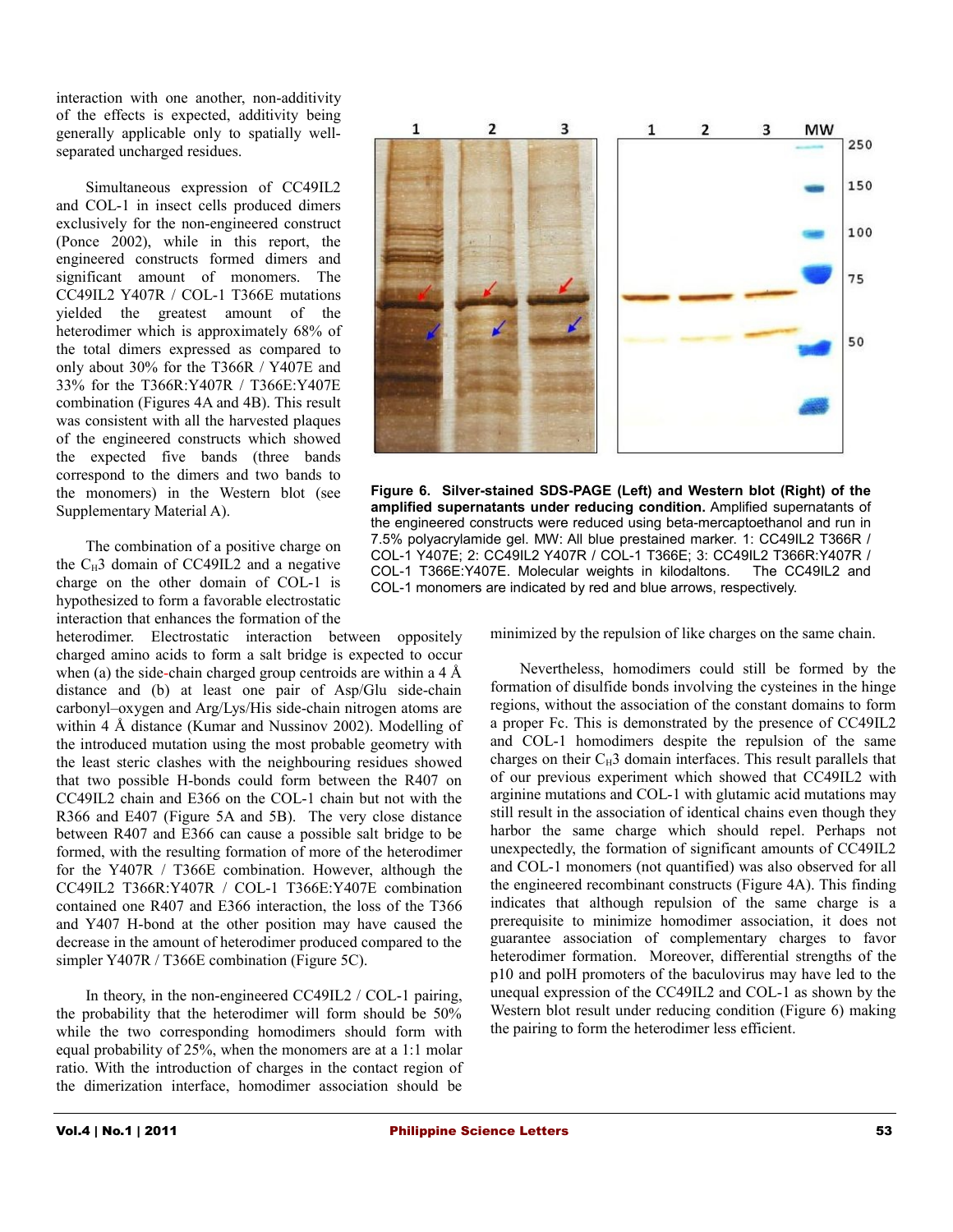# **CONCLUSION**

Taken together, the results obtained in our study suggest that significant change in interdomain organization can arise from modification of amino acid residues on the  $C_H3$  domain interface. Moreover, complementary charges introduced in this region can alter the association pattern of single-chain antibodies to form dimers. Additionally, although the Y407R / T366E formed the highest percentage of the heterodimer as compared to the other combinations of positive and negative mutations, the introduced complementary charges was not strong enough to bring the two antibody chains together to form exclusively the desired CC49IL2 / COL-1 heterodimer. A more accurate gauge of the amount of heterodimer produced from each of the engineered constructs should be possible with large scale expression and antibody purification prior to separation and quantification of the dimers by analytical ultracentrifugation or gel filtration.

#### **CONFLICTS OF INTEREST**

None

# **CONTRIBUTIONS OF INDIVIDUAL AUTHORS**

The idea of introducing charges on antibody  $C_H$ 3 domains to enhance heterodimer formation was conceptualized by Dr. Eduardo Padlan and Dr. Ameurfina Santos. All the experiments were performed by Maria Aiko Diaz as part of her MS thesis. All authors read and approved the final manuscript.

#### **ACKNOWLEDGMENT**

The authors would like to thank the Molecular Biology Genome Research Laboratory (MBGRL) thesis students Carlo Lapid and Jelyn Villanueva for designing the primers for mutagenesis and NIMBB-UP Diliman for giving financial support to this project.

# **REFERENCES**

- Atwell S, Ridgway JB, Wells JA, Carter P. Stable heterodimers from remodeling the domain interface of a homodimer using a phage display library. J Mol Biol 1997; 270:26-35.
- Bei R, Schlom J, Kashmiri SVS. Baculovirus expression of a functional single-chain immunoglobulin and its IL-2 fusion protein. J Immunol Methods 1995; 186:245-255.
- Brinda KV, Kannan N, Vishveshwara S. Analysis of homodimeric protein interfaces by graph-spectral methods.

Prot Eng 2002; 15:265-277.

- Deisenhofer J. Crystallographic refinement and atomic models of a human Fc fragment and its complex with fragment B of protein A from *Staphylococcus aureus* at 2.9- and 2.8-Å resolution. Biochemistry 1981; 20:2361-2370.
- De Pascalis R, Iwahashi M, Tamura M, Padlan EA, Gonzales NR, Santos AD, Giuliano M, Schuck P, Schlom J, Kashmiri SVS. Grafting of "Abbreviated" Complementarity-Determining Regions Containing Specificity-Determining Residues Essential for Ligand Contact to Engineer a Less Immunogenic Humanized Monoclonal Antibody. J Immunol Methods 2002; 169:3076-3084.
- Espinosa JF, Syud FA, Gellman SH. Analysis of the factors that stabilize a designed two-stranded antiparallel *β*-sheet. Prot Sci 2006; 11:1492-1505.
- Kumar S, Nussinov R. Relationship between Ion pair geometries and electrostatic strengths in proteins. Biophys J 2002; 83:1595-1612.
- Lassila KS, Datta D, Mayo SL. Evaluation of the energetic contribution of an ionic network to beta-sheet stability. Prot Sci 2002; 11:688-690.
- Meredith, RF, Khazaeli MB, Plott WE, Grizzle WE, Liu T, Schlom J, Russel CD, Wheeler RH, LoBuglio AF. Phase II study of dual <sup>131</sup>I-labeled monoclonal antibody therapy with interferon in patients with metastatic colorectal cancer. Clin Cancer Res 1996; 2:1181-1818.
- Muraro R, Kuroki M, Wunderlich D, Poole DJ, Colcher D, Thor A, Greiner JW, Simpson JF, Molinolo A, Noguchi P, Schlom J. Generation and Characterization of B72.3 Second Generation Monoclonal Antibodies Reactive with the Tumor-associated Glycoprotein 72 Antigen. Cancer Res 1988; 48:4588-4596.
- Ponce, LB. Effect of charged residues on engineered antibody domain interactions. MS Thesis. National Institute of Molecular Biology and Biotechnology, UP Diliman 2002.
- Ridgway JB, Presta LG, Carter P. 'Knobs-into-holes' engineering of antibody  $C_H3$  domains for heavy chain heterodimerization. Prot Eng 1996; 9:617-621.
- Sambrook J, Maniatis T and Fritsch EF. Molecular Cloning: A Laboratory Manual. USA: Cold Spring Harbor Laboratory 2000.
- Santos AD, Padlan EA. Development of More Efficacious Antibodies for Medical Therapy and Diagnosis. In: Moldave K, ed. Progress in Nucleic Acid Research and Molecular Biology, Vol. 60. San Diego: Academic Press, 1998; 169-194.
- Shu L, Qi CF, Schlom J and Kashmiri SV. Secretion of a singlegene-encoded immunoglobulin from myeloma cells. Proc. Natl. Acad. Sci. USA 1993; 90:7995-7999.